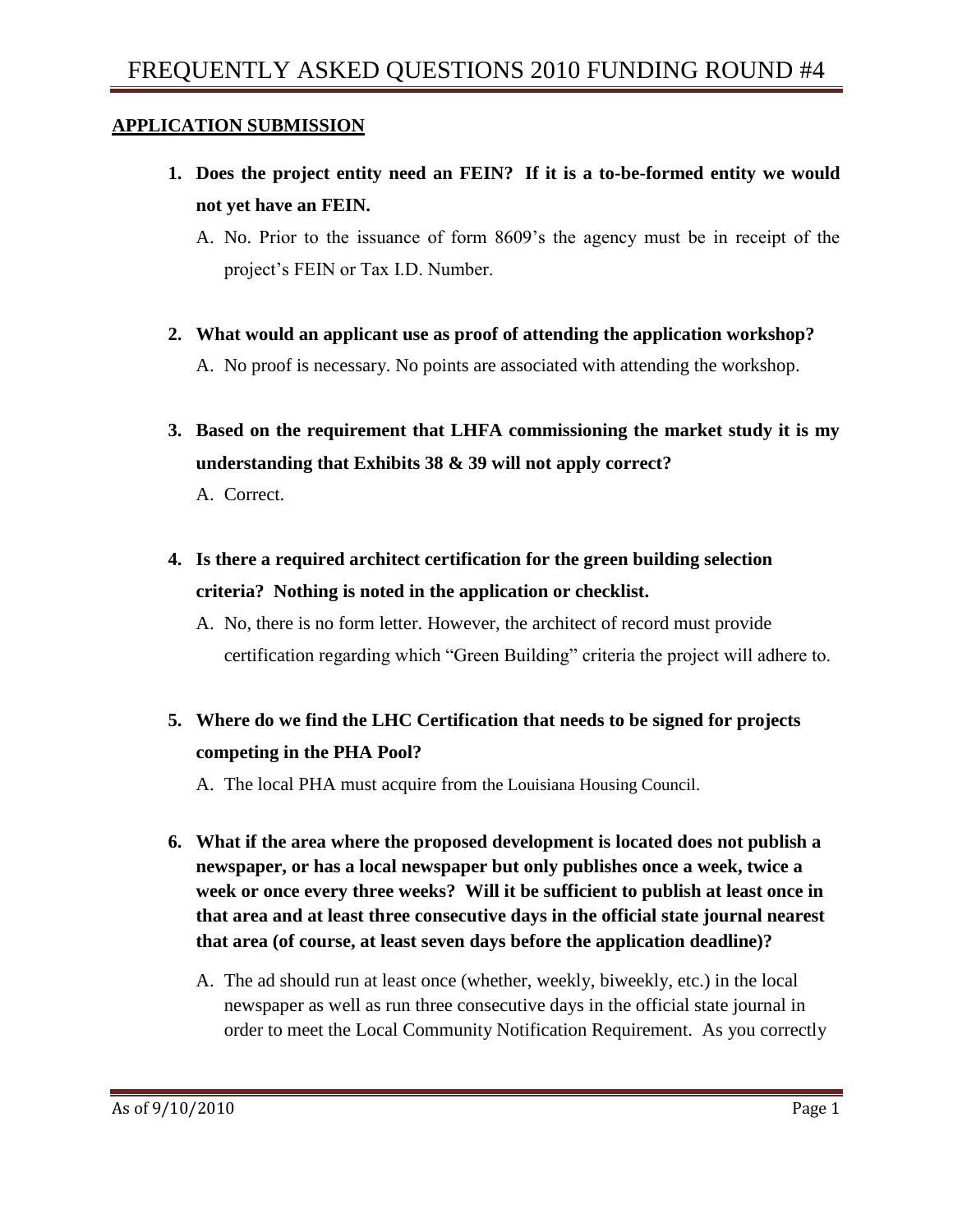stated, the notice must run seven (7) calendar days prior to the application deadline. See below the list of official state journals:

- The Advocate
- Alexandria Daily Town Talk
- The Advertiser (Lafayette)
- The Times Picayune (New Orleans)
- The Times (Shreveport)
- The Lake Charles American Press
- The News Star (Monroe)
- The Houma Daily Currier

# **APPLICATION**

- **7. What is the QCT Worksheet referred to in the application checklist as Exhibit 21?**
	- A. The worksheet is not a part of this year's application. However, this information is captured on the Secondary Input tab of the application.
- **8. Is the Construction Information Form required at this point? If so, there would be a number of items that would not yet be clear like specific dates for funding and construction. Do we just make assumptions for some of the items requested?**
	- A. Yes. Complete the Development Information and Ownership Information. Awarded projects will have to submit the form as monthly progress updates.
- **9. We have started working on our application document and have saved it a number of times. It has not yet generated a security number. Is this a glitch in the application that was available on the website?**
	- A. The security number only comes into play once the applicant has completed most of the numerical entries; rehab, sources  $\&$  uses, pro forma etc. The applicant should complete the entire application before verifying that the security code is working.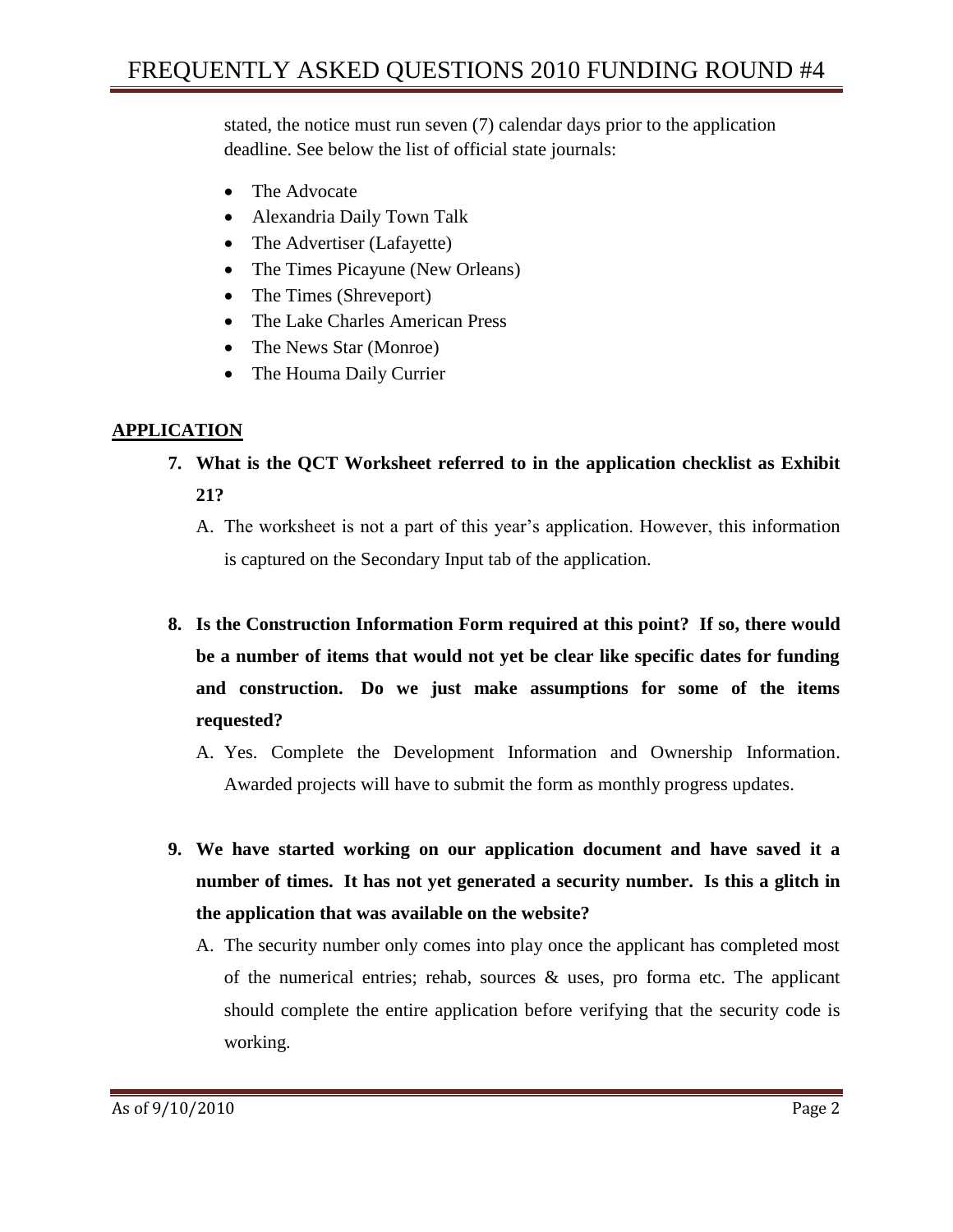- **10. Please confirm what exhibits are to be copied to the diskette. Is it just the exhibits in the Excel workbook or all of the exhibits contained in the complete application? Also, the instructions state that we must print the application from the diskette. The Syndication worksheet needs to be executed by our syndicator. May we print this prior to putting the application on the diskette so we can send it to our syndicator?** 
	- A. See FAQ #3 Section 2 "Electronic Disk"

#### **SELECTION CRITERIA**

- **11. How would an applicant best show a development cost reduction if land is being donated to a project? Instead of there being a source (like a grant) to cover the cost of the land there simply is not a land cost at all. We would like to earn points for the donation of land being a reduction of development costs but are not quite sure how to ensure we would get those points.**
	- A. The point category associated with reduction of a projects development cost is: III. G. **Government Support**. The land would have to be donated by a governmental unit. Additionally, according to the QAP an appraisal must be submitted establishing the fair market value of donated land.
- **12. If a developer requests a PHA referral agreement to be executed by a PHA which has jurisdiction over the area within which the project is located and the PHA refuses to execute the PHA referral agreement, will the Agency accept substitute documentation?**
	- A. Absent an executed PHA referral agreement, the only substitute document that will be accepted by the agency will be a certification signed under penalty of perjury by the developer that (i) the developer offered to enter into a PHA referral agreement with the local PHA and (ii) the local PHA refused to execute the same and (iii) that the developer is willing to accept PHA referrals.

# **QAP**

**13. Is a "Community Facility" as noted in the scoring document the same as a "Community Service Facility" as noted in the definition section of the QAP?**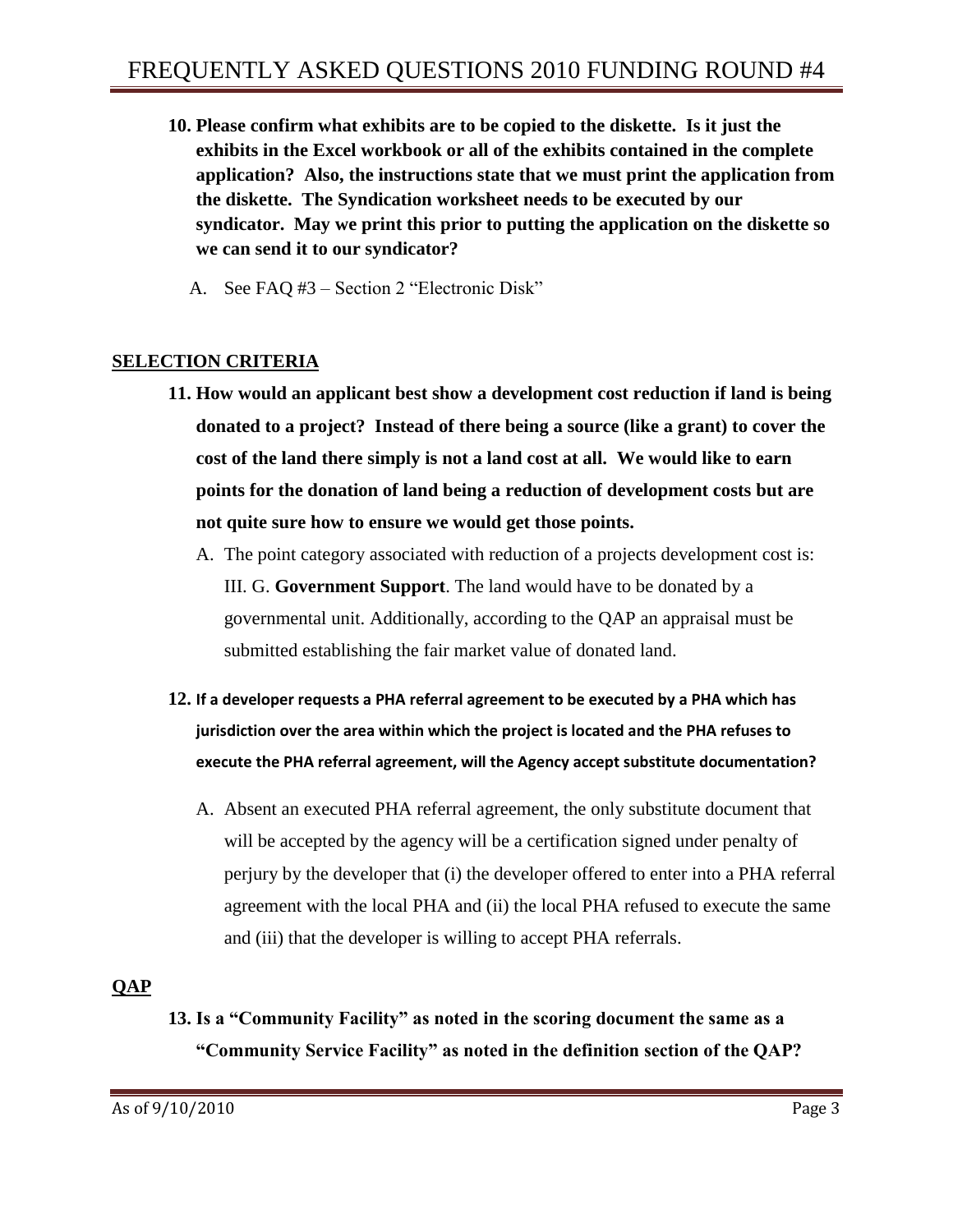A. The QAP has separate definitions for the Community Facility and Community Service Facility. **Note** – The points referenced in the selection criteria are for "**Community Facility**" only.

### **14. The QAP states:**

*"10. Rehabilitation projects must include in its scope of work elevation of the project to meet new FEMA Guidelines dated 4/12/2006 for elevation of housing relative to Base Flood Elevation. A flood elevation survey for the project must be submitted if it is located inside a levee protected area."*

**When researching the FEMA Guidelines dates 4/12/2006, there is no reference to a substantial rehabilitation project, but only new construction, reconstruction and/or repair work for single-family homes. With this being said what is going to be the required documentation for a rehab project to satisfy this requirement? Since we are located outside a levee-protected area will an Elevation Certificate (a.k.a. Flood Elevation Survey) be required? If not, what will be required to satisfy this threshold item?**

**Additionally, since this report was published back in 2006, FEMA has updated their FIRM maps and replaced Advisory Base Flood Elevations with Base Flood Elevations. What maps does the state expect developers to utilize during the design phase of the project should we receive an allocation of funding this year?** 

- A. The map adopted by the local jurisdiction is acceptable as long as it is current. Minimum elevations are typically the purview of the local governmental authorities, be it the local incorporated community or the Parish government. In those cases where this is not clear, the agency recommends that the Developer submit an "engineer's certificate" that the proposed elevation meets federal, state, and local requirements.
- **15. We are preparing to submit an application for a project in which we are converting a former commercial building into housing through a complete gut rehab. The QAP seems to say that we need to submit a Capital Needs Assessment for any existing buildings. Our architect is arguing that it is not relevant for a commercial building being converted into housing where all of the systems are being changed and the building is being reconfigured. He seems to**